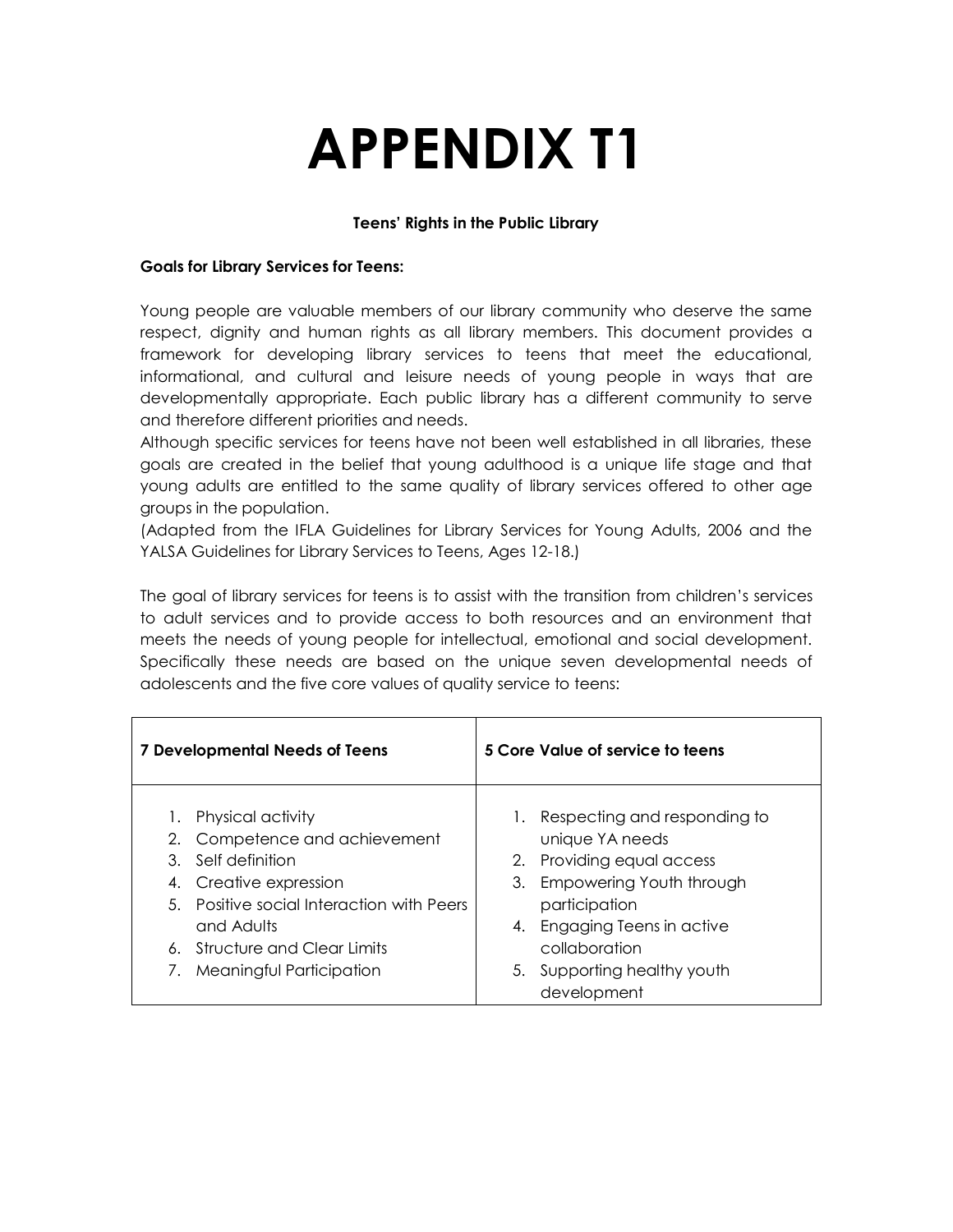#### **Teens in Ontario Public Libraries have the right to:**

#### **Intellectual freedom**

The library establishes clear policy statements concerning the right to free access by young adults to library resources and information sources; and respect for the rights of young adults to select materials appropriate to their needs without censorship, The library's teen collection, policies and services should be consistent with the concepts of intellectual freedom defined by the CLA, Ola and Ontario Human Rights code.

### **Equal access to the full range of materials, services, and programs specifically designed and developed to meet their unique needs.**

The Library integrates library service to teens into the overall plan, budget and service program for the library. Library service to teens is integrated with those offered to other user groups.

## **1. Adequate funding for collections and services related to population, use and local community needs.**

The Library incorporates funding for materials and services for teens in the library operating budget and ensures there is equitable distribution of resources to support programs and services for young adults.

#### **2. Collections that specifically meet the needs of teens**

The Library provides a wide spectrum of current materials of interest to young adults to encourage lifelong learning, literacy, reading motivation, and reader development. The library endeavors to develop collections that encourage leisure reading, support homework and school success and responds to gender and cultural diversity. The library provides unfettered access to technology including social networking, licensed databases, and other online library resources for teens.

#### **3. A library environment that complements their physical and developmental stages.**

The Library provides identifiable spaces for teens that are separate from children's spaces where possible, reflects their lifestyle and allows for teens to use this library space for leisure or study, either independently or in groups.

#### **4. Welcoming, respectful, supportive service at every service point.**

The Library promotes friendly, positive, non-biased customer interactions with teens, providing staff development and training and assures that services for teens embrace cultural and gender diversity and economic differences. Library staff will endeavor to respect the teen's need for privacy and nonjudgmental service and assist young adults in acquiring the skills to effectively access all library resources and become information literate.

#### **5. Library Programs and Services appropriate for Teens**

The Library fosters youth development by providing programs for teens that contribute to literacy, life- long learning and healthy youth development. The library endeavors to provide volunteer opportunities for helping others through community service hours